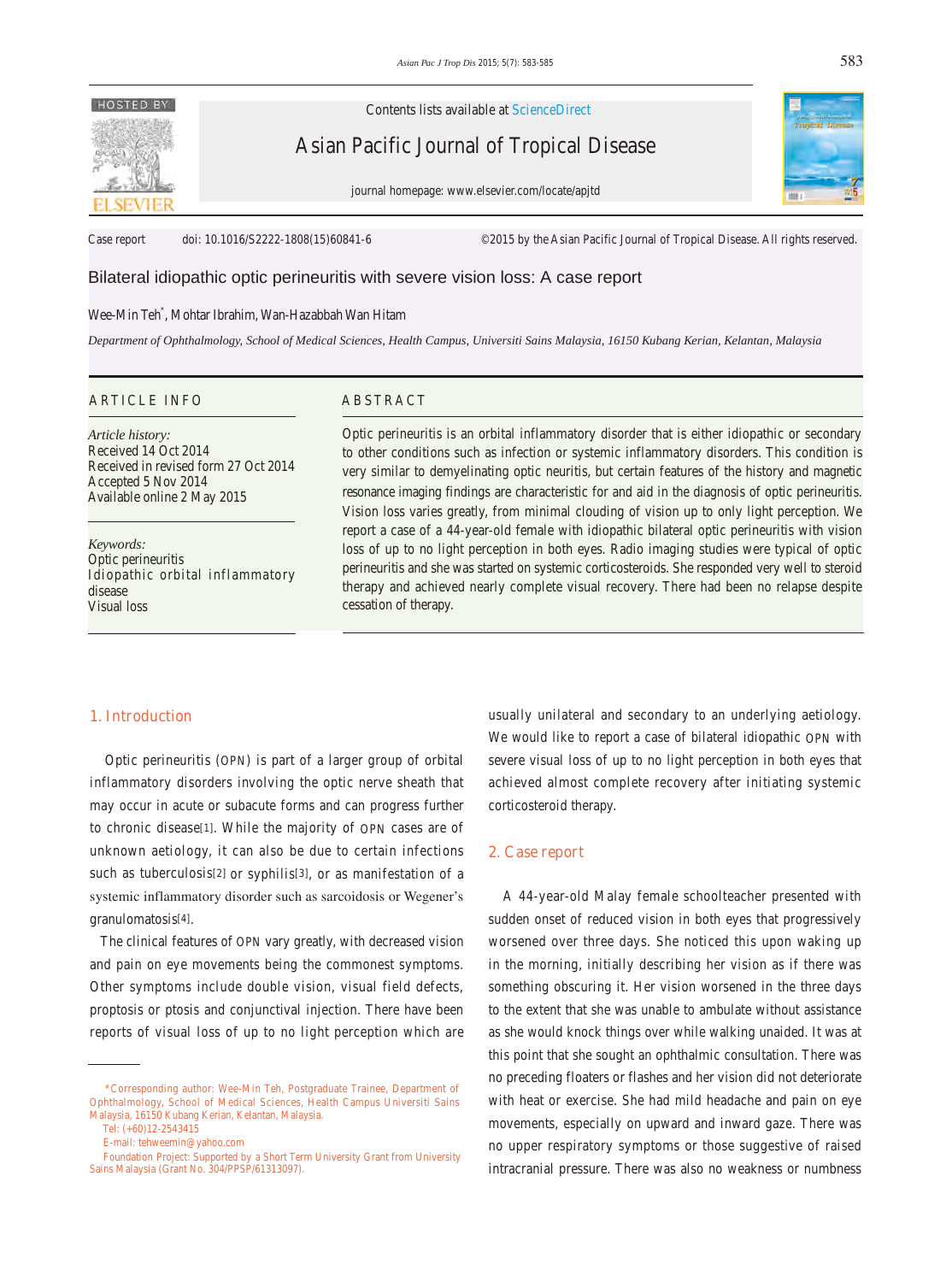felt. She denied any symptoms or any close contact with persons affected by tuberculosis. There was no recent exposure to any toxins or immunisation and she was not on any supplements. She also denied any high-risk behaviour.

 On examination, initial visual acuity was 6/36 (right eye) and light perception (left eye). There was significant reduction in brightness and contrast sensitivity, and confrontational field testing of the right eye showed constriction of peripheral vision. Red desaturation was also elicited in the right eye (left eye testing was not possible due to the severe visual loss). Extraocular muscle movements were normal, with mild discomfort described by the patient on adduction and elevation. Anterior segment examination was unremarkable, except for a positive relative afferent pupillary defect elicited in the left eye despite both pupils reacting sluggishly. Both optic discs were swollen and hyperaemic (Figure 1). There was no retinitis or vitritis. No other neurological deficit was elicited on examination. Lhermitte's sign was negative and the neck was not stiff. There were no other signs of meningeal irritation. Systemic examination was unremarkable except for mild pallor noted.



Figure 1. Fundus photographs showing the swollen and hyperaemic optic discs on initial presentation before commencement of corticosteroids and their resolution after 10 weeks. OD: Right eye; OS: Left eye.

 An urgent computed tomography scan of the brain which was performed to rule out any intracranial mass proved normal, while blood investigations for infective and connective tissue screening (erythrocyte sedimentation rate, venereal disease research laboratory,  $C_3$ ,  $C_4$ , anti-nuclear antibody, anti-dsDNA and rheumatoid factor) were negative. She had incidental finding of hypochromic microcytic anaemia with low plasma ferritin but normal iron-binding capacity suggestive of iron deficiency anaemia. Magnetic resonance imaging (MRI) of the brain showed patchy enhancement of the posterior aspect of bilateral intraconal optic nerve sheaths (Figure 2). The classical "doughnut sign" of the signal-enhancing optic nerve sheath was seen in both eyes on coronal views (Figure 3). There was no abnormal intracranial white matter enhancement of the brain parenchyma.



**Figure 2.** MRI orbits (T2-weighted axial view) showing patchy enhancements of both optic nerve sheaths and slight thickening especially at the retrobulbar portion.



**Figure 3.** MRI orbits (T2-weighted coronal view) showing the classical "doughnut sign".

x: Signal enhancement of the optic nerve sheaths.

 A diagnosis of bilateral idiopathic OPN was made. After consultation with a neuro-ophthalmologist, intravenous infusion of methylprednisolone at 250 mg *quater in die* was initiated for three days. Initially, vision deteriorated further to no perception of light in both eyes despite commencing intravenous methylprednisolone for 12 doses. Nevertheless, steroids continued to be given in the form of oral prednisolone at 1 mg/ kg/day. Vision only gradually improved after about 2 weeks of steroid therapy, which was then tapered off gradually every 2 weeks.

 On follow-up at about 10 weeks after initial presentation, her optic discs swelling had subsided with clear disc margins, but